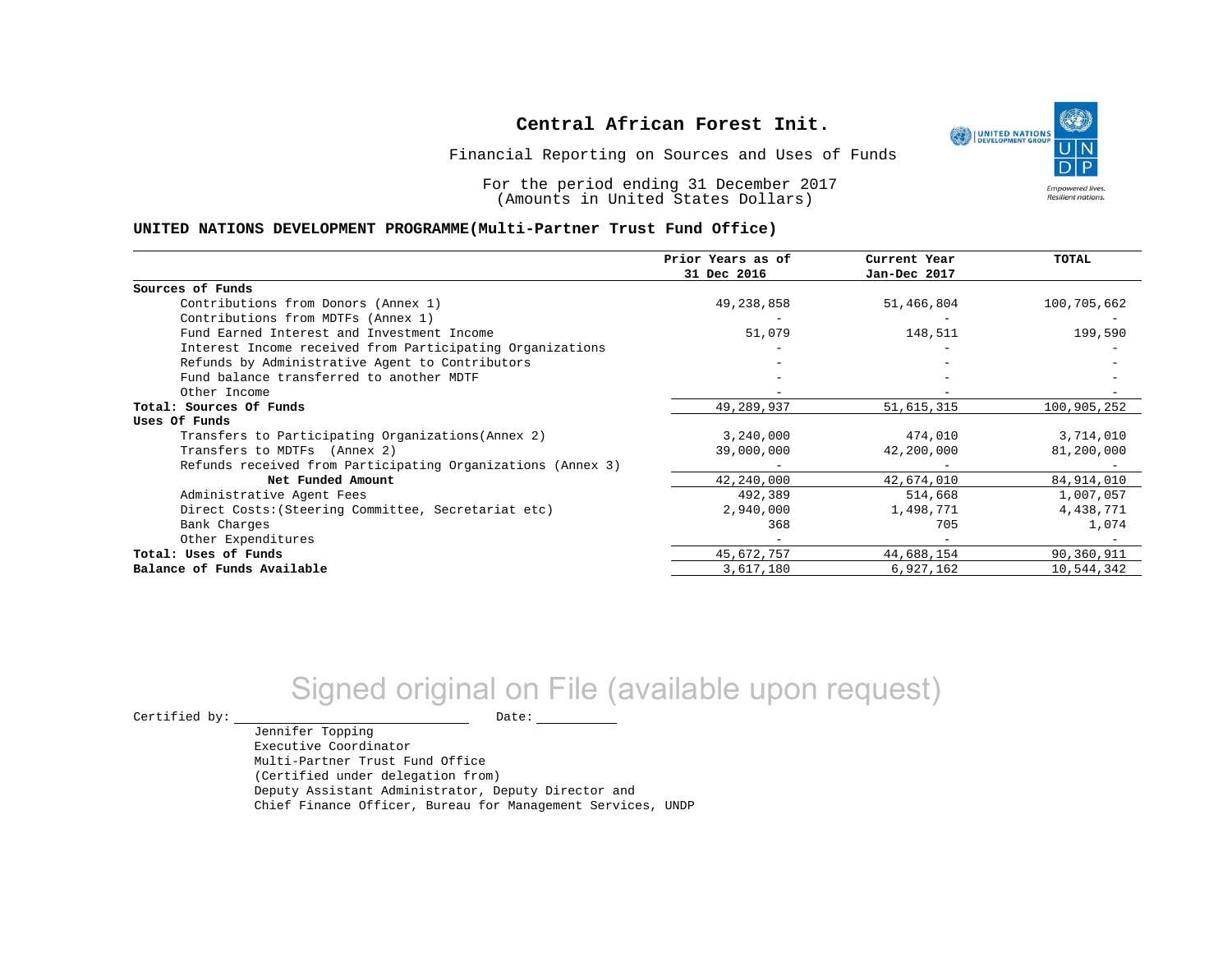

Financial Reporting on Sources and Uses of Funds

For the period ending 31 December 2017 (Amounts in United States Dollars)

### **UNITED NATIONS DEVELOPMENT PROGRAMME(Multi-Partner Trust Fund Office)**

**Annex - 1: Contributions**

|                      | Prior Years as of | Current Year             | TOTAL       |
|----------------------|-------------------|--------------------------|-------------|
|                      | 31 Dec 2016       | Jan-Dec 2017             |             |
| From Contributors    |                   |                          |             |
| GOVERNMENT OF FRANCE | 3,112,800         | $\overline{\phantom{0}}$ | 3,112,800   |
| GOVERNMENT OF NORWAY | 46,126,058        | 51,466,804               | 97,592,862  |
| Total: Contributions | 49,238,858        | 51,466,804               | 100,705,662 |

# Signed original on File (available upon request)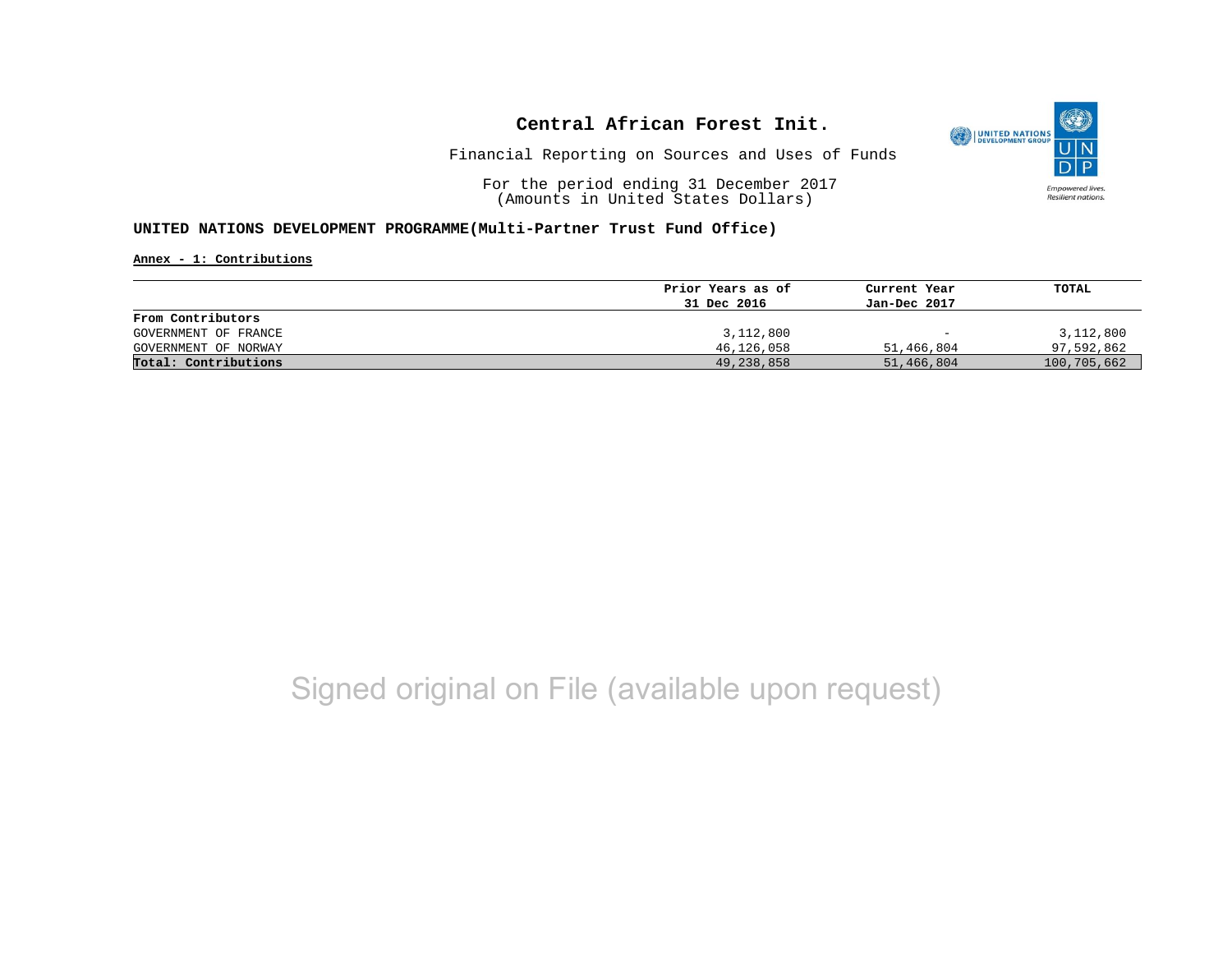

Financial Reporting on Sources and Uses of Funds

For the period ending 31 December 2017 (Amounts in United States Dollars)

## **UNITED NATIONS DEVELOPMENT PROGRAMME(Multi-Partner Trust Fund Office)**

**Annex - 2: Transfers**

|                                                    | Prior Years as of | Current Year             | TOTAL        |
|----------------------------------------------------|-------------------|--------------------------|--------------|
|                                                    | 31 Dec 2016       | Jan-Dec 2017             |              |
| To Participating Organizations                     |                   |                          |              |
| AFD                                                | -                 | 474,010                  | 474,010      |
| <b>FAO</b>                                         | 1,000,000         | $\overline{\phantom{0}}$ | 1,000,000    |
| IBRD                                               | 2,240,000         | $\overline{\phantom{0}}$ | 2,240,000    |
| <b>UNDP</b>                                        | -                 | 4,438,771                | 4,438,771    |
| Sub-total Transfers to Participating Organizations | 3,240,000         | 4,912,781                | 8,152,781    |
| To MDTFs                                           |                   |                          |              |
| DRC NF                                             | 39,000,000        | 42,200,000               | 81,200,000   |
| Sub-total Transfers to MDTFs                       | 39,000,000        | 42,200,000               | 81,200,000   |
|                                                    |                   |                          |              |
| Total Transfers                                    | 42,240,000        | 47, 112, 781             | 89, 352, 781 |

Signed original on File (available upon request)